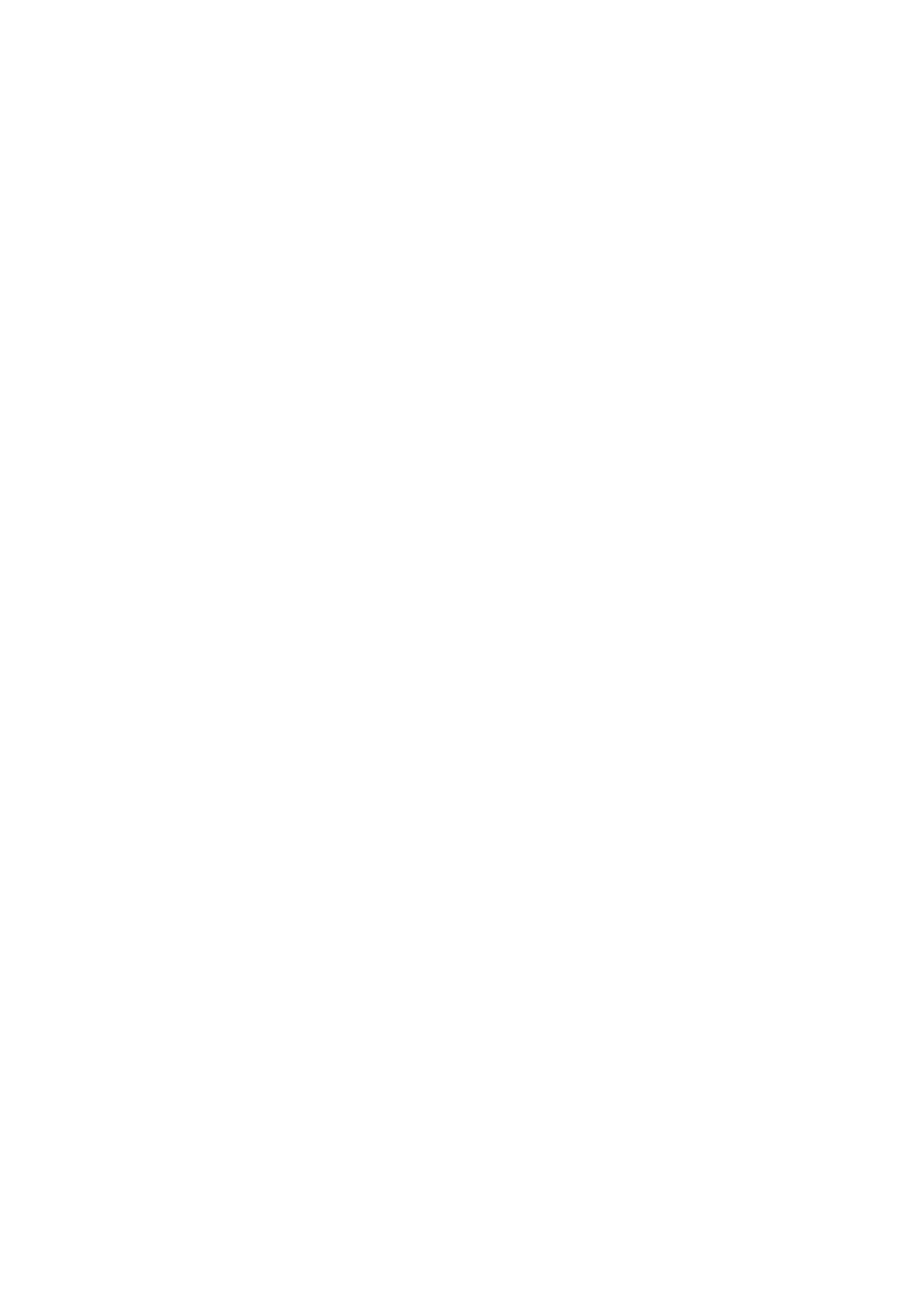# **Skibbereen and West Carbery Golf Club**

# **Bye Laws**

The following Bye Laws are made in accordance with Article 7.5 of the Constitution of Skibbereen and West Carbery Golf Club.

### **Membership**

The rights and benefits of the categories of members set out in Article 6 of the Constitution are as follows:

### **Category A:**

**Ordinary Members** are men and women who have paid any entrance fee, annual subscription and any levy applicable to this category. Such members shall be entitled to

- (a) attend and vote at all annual and special general meetings of the relevant club and the parent club
- (b) enjoy the facilities provided by the club
- (c) be elected as officers of the club.

**Honorary Members** are persons whom the Management Committee in consultation with the Men's or Ladies Committee as appropriate wish to acknowledge as having rendered exceptional service to the club or to the game of golf or whose distinguished position or public service would render their membership of special advantage to the club. Such members shall enjoy the status of ordinary members.

**Family Members** are a husband and wife and their children who are less than eighteen years of age at the commencement of the club year. The husband and wife shall enjoy the status of ordinary member.

**Life Members** are members who have paid the appropriate life membership subscription and shall enjoy the status of ordinary members. Life members shall be liable to pay the annual affiliation fee to the relevant ILGU or GUI together with any specific levy or charge imposed on the ordinary members.

**Senior Members** are members whose subscriptions have been fixed in accordance with Article 6.6.1 of the club's Constitution and shall enjoy the status of ordinary member.

#### **Category B:**

**Country Members** are persons whose permanent residence is twelve kilometres distant from the club and who are already voting members of another golf club which is affiliated to the union.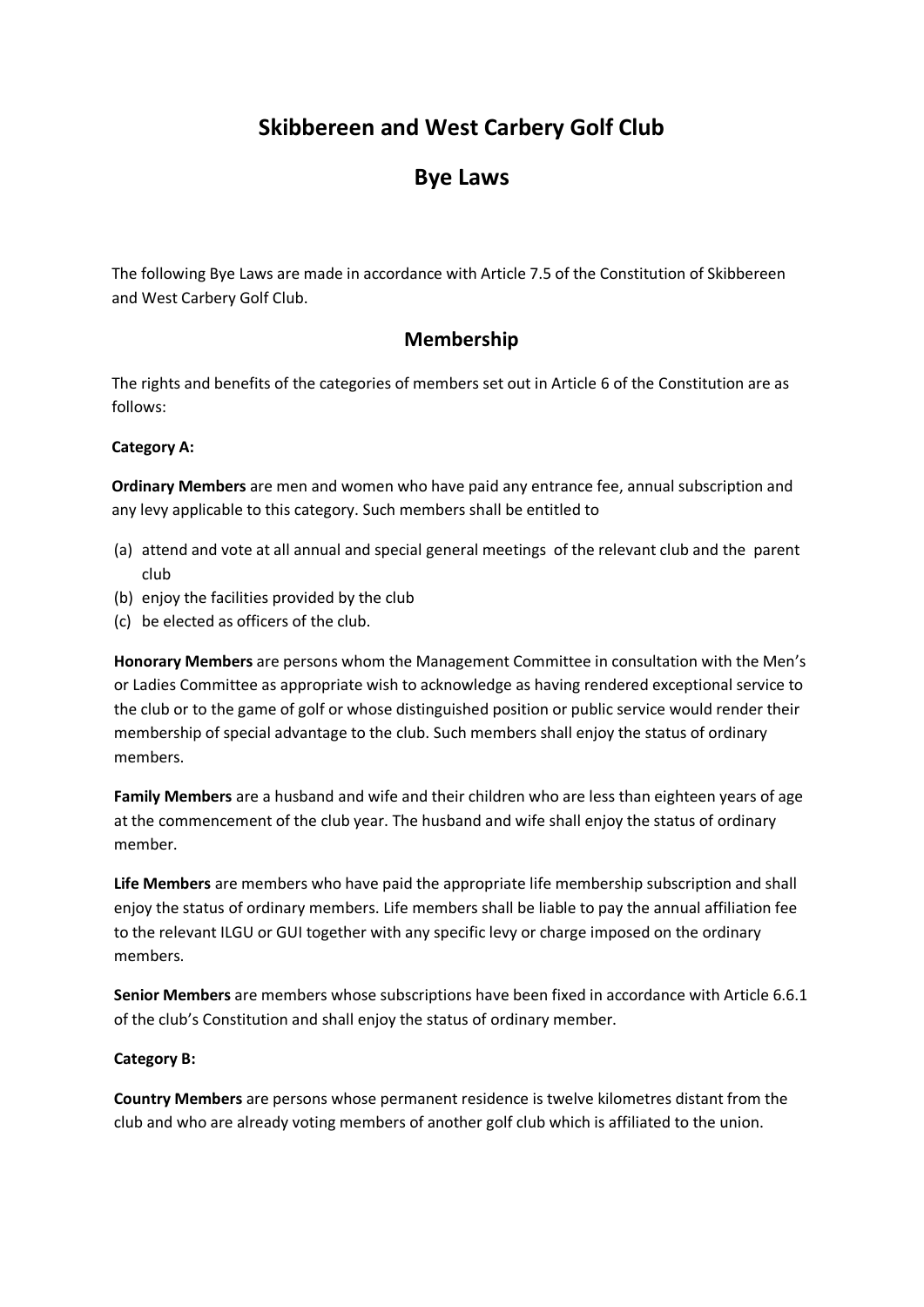**Country Family Members** are a husband and wife and children who are less than eighteen years of age at the commencement of the club year. The husband and wife shall enjoy the status of country member provided the conditions of country membership are satisfied.

**Overseas Members** are members whose home clubs are not governed by the Council of National Golf Unions.

**Intermediate 1 Members** are members aged between 19 and 23 years.

**Intermediate 2 Members** are members aged between 24 and 29 years.

**Juvenile Members** are young persons who are aged between 12 years and 18 years and may be the children of family members. Such members shall remain in this category until December  $31<sup>st</sup>$ following their  $18<sup>th</sup>$  birthday.

**Cadet Members** are boys and girls below the age of 12.All Cadet members must be accompanied on the course and in the club by an adult member who has a recognised handicap or is a qualified golf instructor.

## **Election of Members**

- 1. The method of election shall be determined by the Management Committee.
- 2. Each applicant for membership shall be proposed and seconded by two ordinary members of the club of at least one year's standing. The name and address of each person proposed for membership shall be displayed in a conspicuous place in the clubhouse for at least one week before their election and an interval of at least two weeks shall elapse between nomination and election of each member.
- 3. After a candidate has paid the appropriate subscription and any entrance fee or levy applicable he or she shall be permitted to use the clubhouse and course in accordance with the rights and benefits of their membership category as set out in these Bye Laws.
- 4. Failing payment of the appropriate subscription and any entrance fee or levy within one month of notification of election the Management Committee may declare the election void.
- 5. Any omission from or inaccuracy in the particulars relating to any candidate may at the discretion of the Management Committee render the election void.
- 6. Any candidate whose application for membership is unsuccessful may at a later date make a further application and such application shall be made in accordance with the procedures as set out in these Bye Laws.
- 7. Any applicant for membership who was previously a member of the Club and whose membership account shows a debit balance shall pay all outstanding subscriptions or such amount as specified by the management committee, together with the appropriate subscription and any levy applicable to his or her membership application.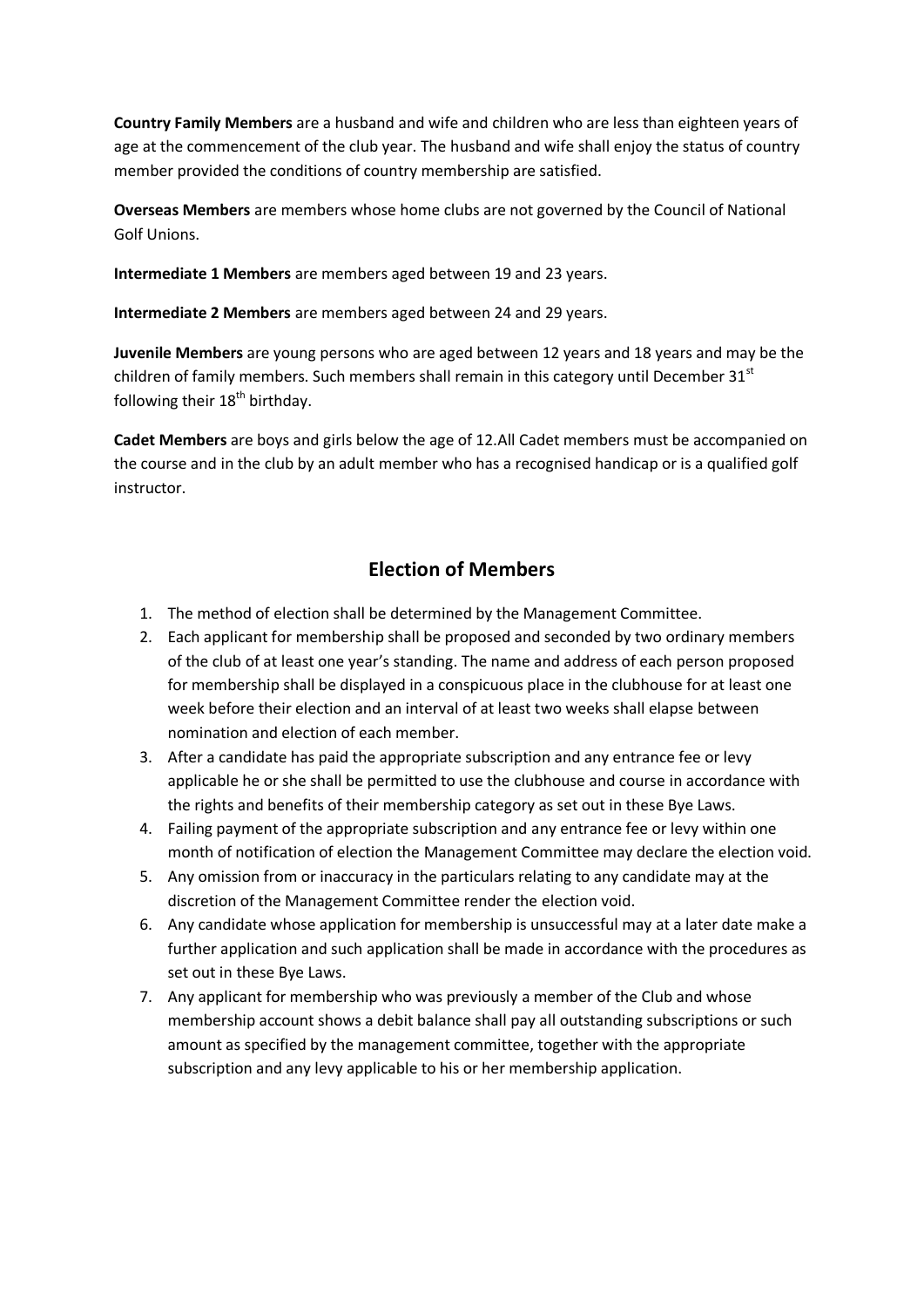## **Fines and Suspensions**

- 1. The Management Committee is empowered to impose fines for breaches of the rules, bye laws and regulations of the Parent Club in force for the time being or for breaches of t he etiquette of golf, and may also at any time (either instead of or in addition to fines) temporarily withdraw the use of the clubhouse and course from any member whose conduct or breaches of the rules bye laws or regulations may in the opinion of the Management Committee justify this course of action.
- 2. Any member refusing or failing to pay a fine so imposed within one month after notification thereof shall be suspended from use of the clubhouse and course until such fine has been paid.
- 3. Each of the men's and ladies committees shall report any member of their club to the committee of management for investigation and penalty under this bye law if they in their absolute discretion consider the breach warrants such action.

### **Meetings**

- 1. At meetings of the men's and ladies committees the chair shall be taken by the captain or, if absent, by the vice captain. In the absence of both the above at a particular meeting the chair shall be taken by the president in whose absence those in attendance having votes shall elect a chairperson.
- 2. Meetings of the Management Committee shall be presided over by the Chairperson as elected at the Annual General meeting of the Club. In the absence of the Chairperson at a particular meeting those members present shall elect a Chairperson for that particular meeting.
- 3. The President or if absent, the captain shall preside at all General Meetings of the men's club and the ladies club respectively.
- 4. The Chairperson of the Management Committee shall preside over all general meetings of the Parent Club.
- 5. The chairperson at a meeting shall in addition to a deliberate vote, have and shall exercise a casting vote.
- 6. A member not present at a general meeting and furnishing a written explanation, acceptable to the meeting, may be elected to any committee.
- 7. Each of the aforementioned committees may exercise its power notwithstanding that there may be a vacancy or vacancies in its membership.
- 8. At meeting of any of the foregoing Committees Fifty percent plus one of those entitled to attend and vote shall form a quorum.
- 9. The respective committees shall have power to fill vacancies in any of its officerships or membership of its committee during any year. The person so appointed shall hold office until the next annual general meeting of the particular club.
- 10. The office of any office bearer shall be vacated by such office bearer resigning therefrom or on ceasing to be a member of the Parent Club or being removed by a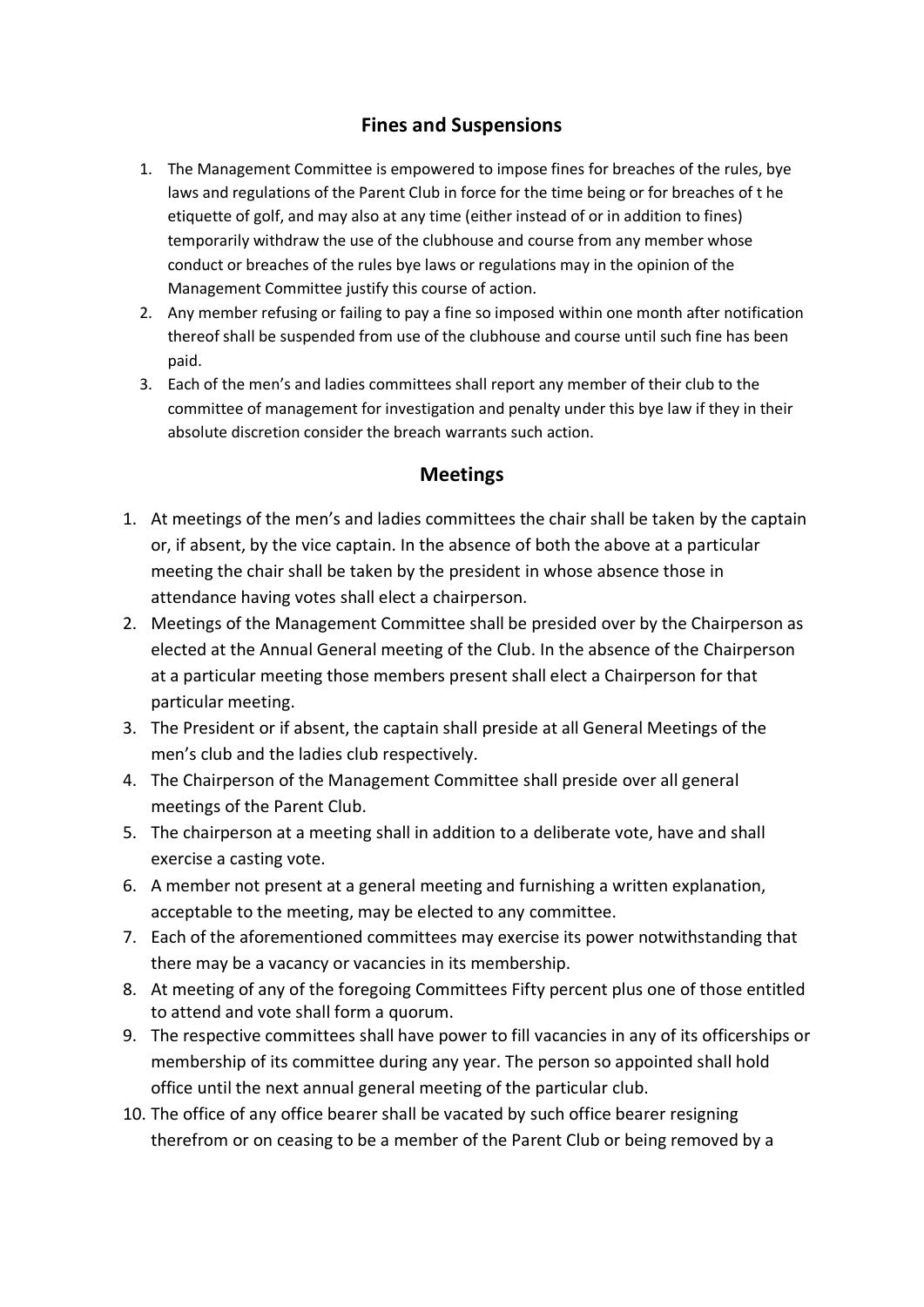resolution at an annual general meeting or an extraordinary general meeting of the appropriate club.

- 11. Meetings of the men's and ladies club committees shall be held once in every month between February and September and not less than once in every two months between October and January.
- 12. Meetings of the Management Committee shall be held once in every month and special meetings on such dates as may be found convenient for the transaction of business. Except in exception circumstances at least three days notice of such meetings shall be given by the Honorary Secretary of the Management Committee.
- 13. Upon requisition signed by not less than three members of a committee, stating the nature of the business to be transacted, the chairperson of the committee concerned shall call a special meeting of such committee for the consideration thereof; and if the officers designated above neglect or refuse to call such a meeting within seven days such meeting may be convened by notice signed by six members of such committee.
- 14. Any member of a committee who is absent for three consecutive meetings or five in all during the year, without an acceptable reason shall be deemed to have resigned from that committee and such vacancy shall be filled under no 7 above.
- 15. All written complaints concerning matters under the jurisdiction and control of the committee of the club concerned shall be referred primarily to the honorary secretary of that club who shall place the complaint on the agenda for the next meeting of the committee for investigation and decision. The honorary secretary shall communicate the decision of the meeting to the complainant in writing.
- 16. The Honorary Secretary of the Management Committee shall also act as liaison officer between the Management Committee and each of the men's and ladies committees.

#### **Change of Rules**

- 1. No rule of either the men's or ladies clubs shall be repealed or altered or new rule made except at a general meeting of such club and by the consent of at least two thirds of the members present and entitled to vote at such meeting. Written notice of the proposed change shall be sent to the honorary secretary of the appropriate club with the names of the proposer and seconder attached at least four days prior to the meeting at which same is to be considered.
- 2. The Honorary Secretary shall place the notice on the agenda of the club concerned and acquaint the Management Committee of same.
- 3. Any repeal, alteration or new rule so passed is subject to the approval of the Management Committee.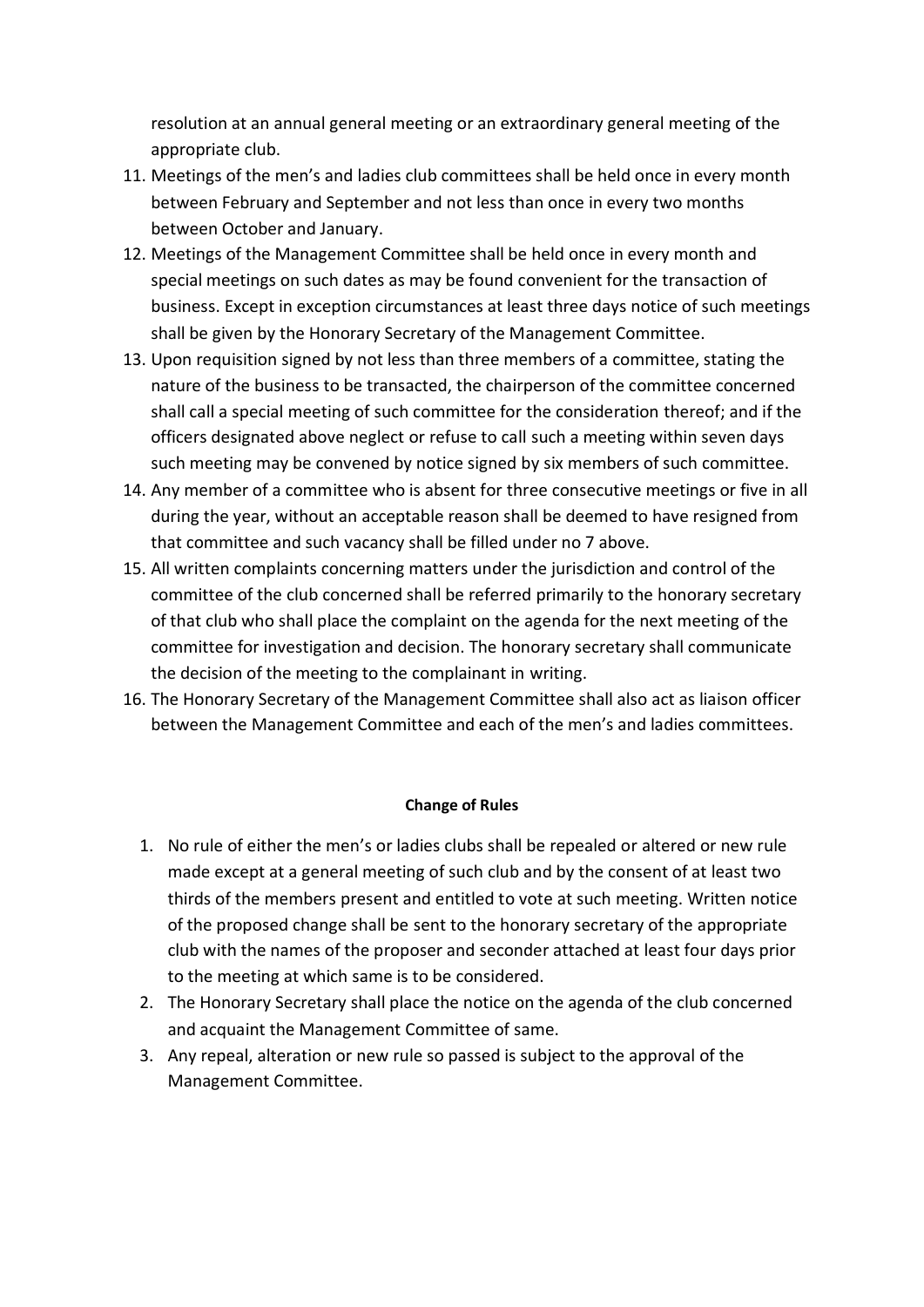### **Mode of Voting at General Meetings**

- 1. No proxies shall be allowed
- 2. Voting shall be either by a show of hands or by ballot.
- 3. Ballot shall mean a vote on voting paper.
- 4. Save where otherwise provided in the Club Constitution any decision shall be reached by a simple majority of the voting members present.
- 5. In the event of a tie the chairperson shall have and shall exercise a casting vote.
- 6. If any member at a general meeting proposes that the mode of voting on any particular matter should be by ballot and such proposal is duly seconded and supported by at least three other members, then the matter shall be decided by ballot.

### **Record of Proceedings at Meetings**

- 1. The Parent Club, the men's club and the ladies club shall each keep a Minute Book in which shall be recorded the minutes of (a) all Annual General Meetings of their respective clubs and (b) all committee meetings.
- 2. The respective minutes shall be read out at the next general or committee meeting, except where such minutes have been previously circulated to the members of that committee, and when approved as being a correct record, shall be signed by the chairperson.
- 3. The men's club and ladies club shall each submit its minute books to the management committee when required.
- 4. Custody of the minute books shall be the responsibility of the respective honorary secretaries and filing of the minute books shall be as directed by the management committee.